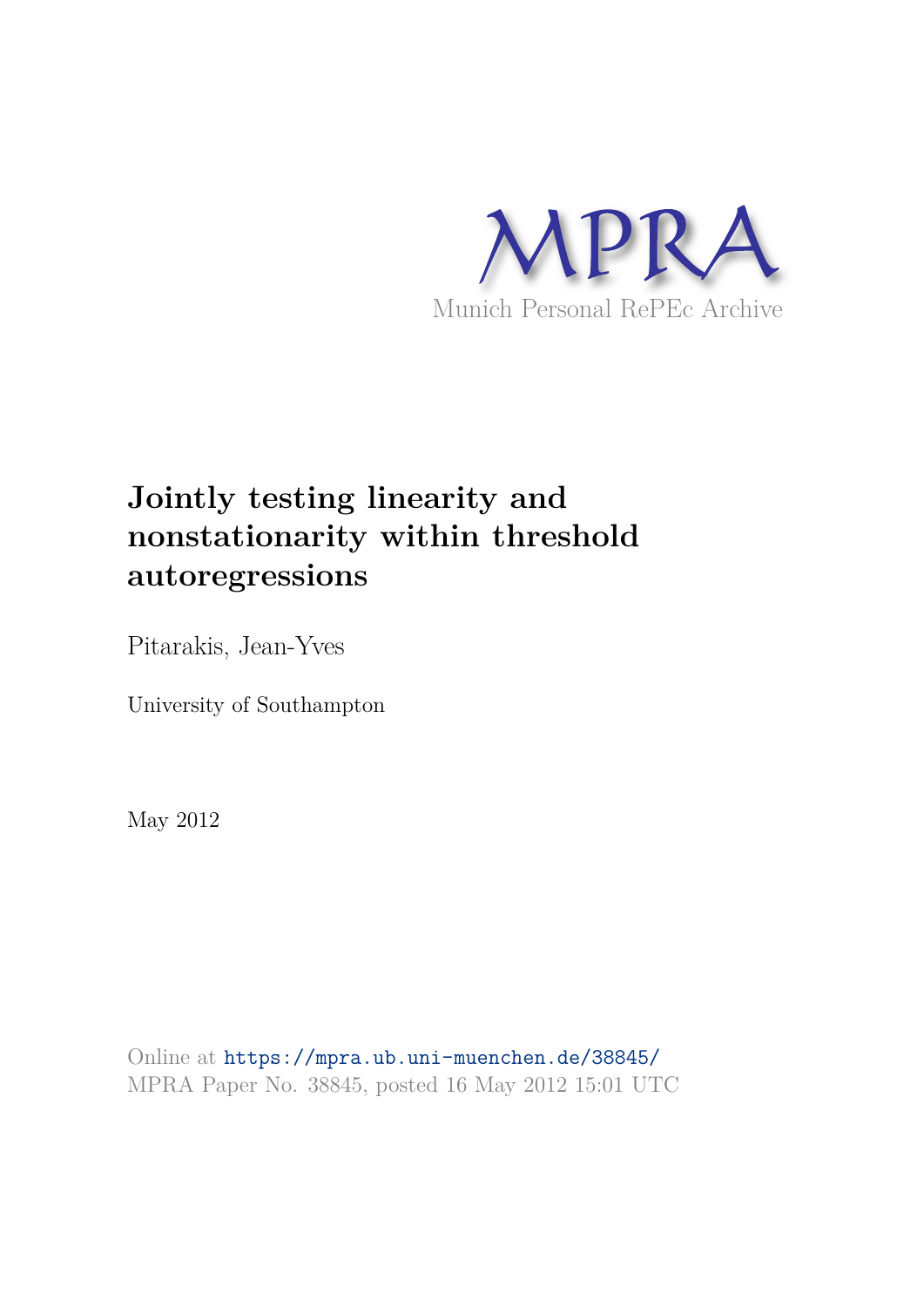## Jointly Testing Linearity and Nonstationarity within Threshold Autoregressions<sup>∗</sup>

Jean-Yves Pitarakis University of Southampton Economics Division United-Kingdom

May 1, 2012

#### Abstract

We develop a test of the joint null hypothesis of linearity and nonstationarity within a threshold autoregressive process of order one with deterministic components. We derive the limiting distribution of a Wald type test statistic and subsequently investigate its local power and finite sample properties. We view our test as a useful diagnostic tool since a non rejection of our null hypothesis would remove the need to explore nonlinearities any further and support a linear autoregression with a unit root.

Keywords: Threshold Autoregressive Models, Unit Roots, Near Unit Roots, Brownian Bridge, Augmented Dickey Fuller Test.

JEL: C22, C50.

<sup>∗</sup>Address for Correspondence: University of Southampton, School of Social Sciences, Economics Division, Southampton SO17 1BJ, United-Kingdom. Email: J.Pitarakis@soton.ac.uk. Tel: +44-23-80592631. Financial Support from the ESRC through the research grant RES-000-22-3983 is gratefully acknowledged.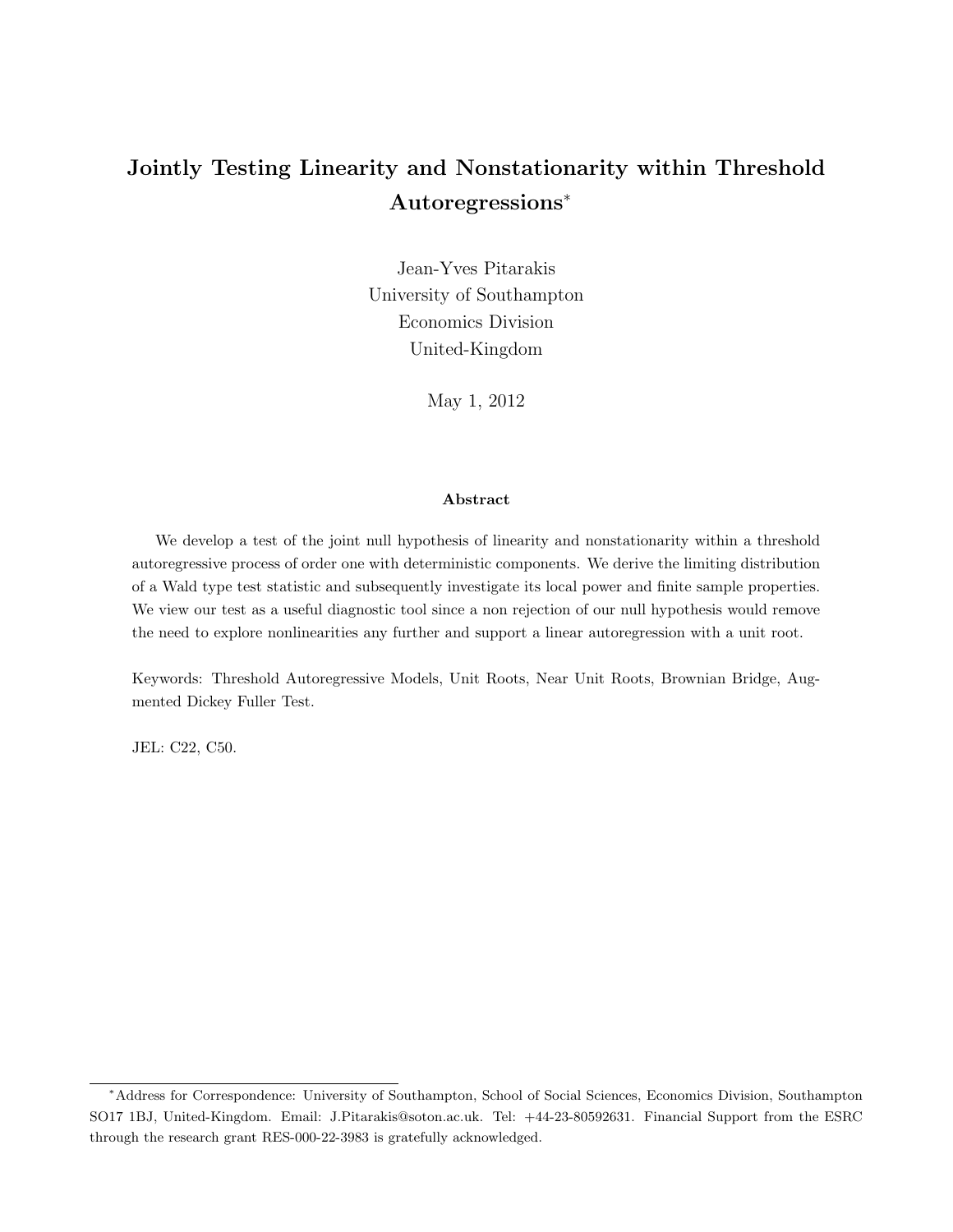## 1 Introduction

This paper is concerned with inferences within an environment that combines threshold type nonlinearities with the presence of a highly persistent variable that contains a unit root. One of the first papers to introduce an environment that combined unit root type of nonstationarities with nonlinear dynamics was Caner and Hansen (2001). This latter research has been part of a growing literature on the econometrics of threshold models which have gained considerable popularity in applied research for modelling phenomena such as asymmetric adjustments, time varying mean reversion amongst others (see Hansen (2011), Tong (2011) and references therein).

Operating within an autoregressive specification formulated as an Augmented Dickey Fuller (ADF) regression Caner and Hansen (2001) developed two key tests for detecting the presence of threshold effects when the underlying variable contains a unit root under the null hypothesis (see also Pitarakis (2008)). Their first test was designed to test the null of linearity in all the parameters of the ADF regression without explicitly imposing the unit root restriction within the null hypothesis of linearity. A random walk with drift was however maintained as the data generating process. In a second test the authors concentrated solely on the autoregressive parameters associated with the presence or absence of a unit root and developed tests of the joint null of a unit root and linearity without constraining the remaining parameters of the ADF regression that are associated with the deterministic components (i.e. constant and trend).

In this paper we argue that a useful addition to the existing toolkit for uncovering threshold effects in nonstationary environments is a test that would allow one to test the *joint* null of linearity in all the parameters of the ADF regression and nonstationarity. In this context we are interested in the limiting distribution of a Wald type test under a null hypothesis that imposes not only the stability of all AR parameters but also the unit root explicitly. We expect such a test to have power against departures from linearity as well as departures from the unit root null. More importantly a non rejection of this joint null would conclude the analysis and support the modelling of the variable under investigation through a linear unit root process. In this sense it may be viewed as a useful diagnostic tool before attempting to undertake any further investigation of nonlinear dynamics.

The plan of the paper is as follows. In Section 2 we obtain the limiting distrubution of a Wald type test statistic for our null hypothesis of interest. Section 3 provides a local power analysis together with finite sample properties of our test and Section 4 concludes. All proofs are relegated to the appendix.

## 2 The Model and Asymptotic Inference

We are interested in testing  $H_0^A: \theta_1 = \theta_2, \rho_1 = \rho_2 = 0$  in

$$
\Delta y_t = (\theta_1' w_{t-1} + \rho_1 y_{t-1}) I(Z_{t-1} \le \gamma) + (\theta_2' w_{t-1} + \rho_2 y_{t-1}) I(Z_{t-1} > \gamma) + e_t
$$
\n(1)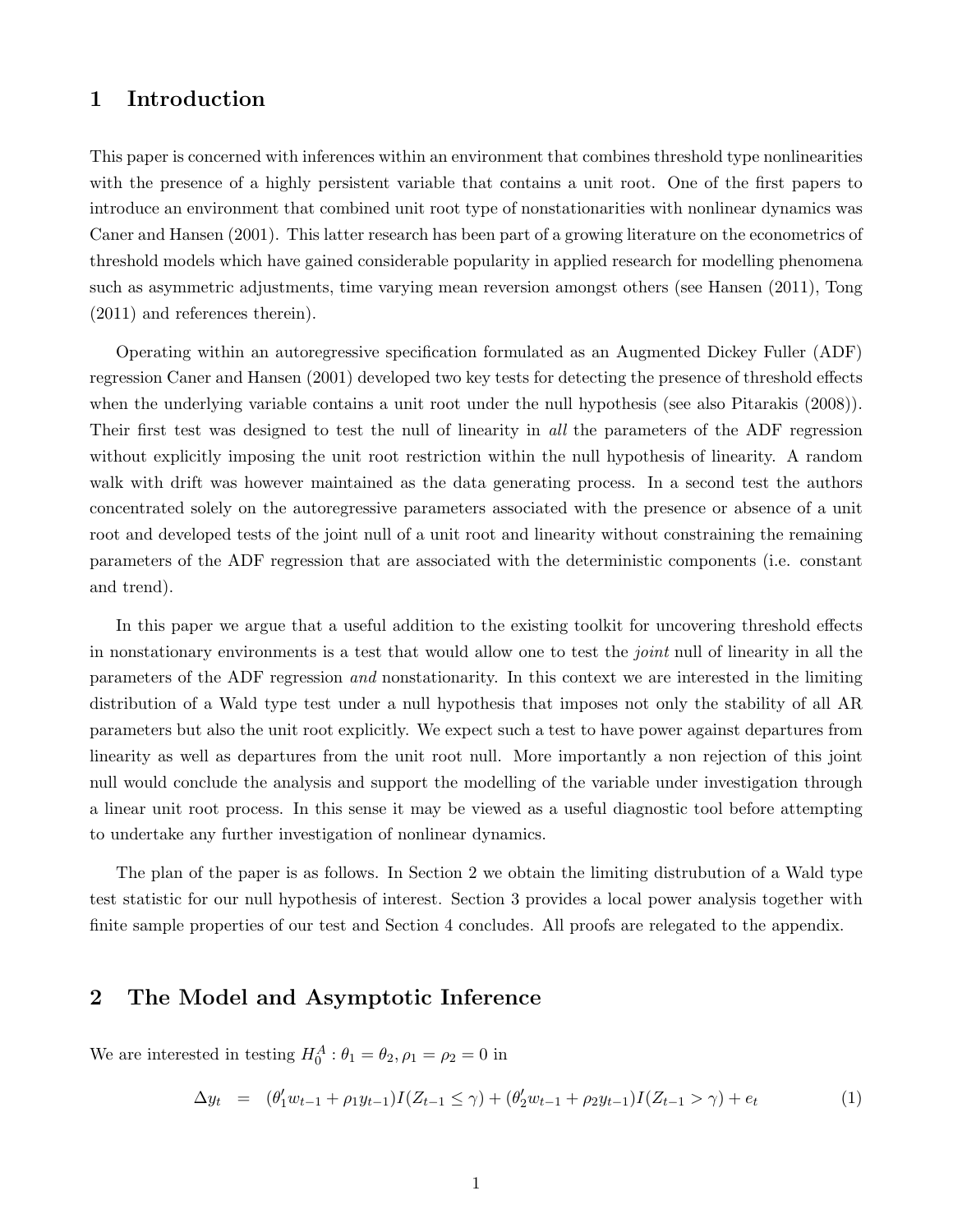with  $w_{t-1} = (1 \ t)'$  and  $\theta_i = (\mu_i \ \delta_i)'$  for  $i = 1, 2$ .  $Z_t = y_t - y_{t-m}$  with  $m \ge 1$  is the stationary threshold variable and the threshold parameter  $\gamma$  is assumed unknown with  $\gamma \in \Gamma = [\gamma_1, \gamma_2]$ . The parameters  $\gamma_1$ and  $\gamma_2$  are selected such that  $P(Z_t \leq \gamma_1) = \pi_1 > 0$  and  $P(Z_t \leq \gamma_2) = \pi_2 < 1$ . Typically estimation is performed with symmetric trimming that leaves out a fixed fraction of obervations at the top and bottom of  $Z_t$  (e.g. 10%). As in Caner and Hansen (2001) and for later use it is also convenient to rewrite  $I(Z_{t-1} \leq \gamma) = I(G(Z_{t-1}) \leq G(\gamma)) \equiv I(U_{t-1} \leq \lambda)$  where  $G(.)$  is the marginal distribution of  $Z_t$  and  $U_t$  denotes a uniformly distributed random variable on [0, 1]. Throughout this paper and for notational simplicity we also let  $I_{1t-1}$  and  $I_{2t-1}$  denote the two indicator functions  $I(U_{t-1} \leq \lambda)$  and  $I(U_{t-1} > \lambda)$ .

Letting  $\Psi_i = (\mu_i \delta_i \rho_i)'$ , in Caner and Hansen (2001) the authors derived the limiting behaviour of a Wald type test statistic for testing  $H_0: \Psi_1 = \Psi_2$  in (1) when the underlying process was known to contain an exact unit root with or without an intercept (e.g.  $\Delta y_t = \mu + e_t$ ). Proceeding under the same probabilitic assumptions our goal here is to instead develop inferences for testing the joint null hypothesis of linearity and unit root  $H_0^A: \theta_1 = \theta_2$ ,  $\rho_1 = \rho_2 = 0$  via a Wald type test statistic.

For greater convenience we rewrite (1) in matrix form as  $\Delta Y = X_1 \Psi_1 + X_2 \Psi_2 + e$  with  $X_i$  stacking the elements given by  $I_{it-1}$ ,  $tI_{it-1}$ ,  $y_{t-1}I_{it-1}$ . Letting  $W = [X_1 \ X_2]$  we also write  $\Delta Y = W\Psi + e$  with  $\Psi = (\Psi_1 \Psi_2)'$  so that the Wald statistic associated with  $H_0^A$ :  $\mu_1 = \mu_2, \delta_1 = \delta_2, \rho_1 = \rho_2 = 0$  can now be formulated as  $W_T^A(\lambda) = \hat{\Psi}' R'_A [R_A(W'W)^{-1} R'_A]^{-1} R_A \hat{\Psi}/\hat{\sigma}^2$  with  $R_A$  denoting the restriction matrix associated with  $H_0^A$  and given by  $R_A = \{(1, 0, 0, -1, 0, 0), (0, 1, 0, 0, -1, 0), (0, 0, 1, 0, 0, 0), (0, 0, 0, 0, 0, 1)\}.$ Here  $\hat{\sigma}^2$  refers to the residual variance estimated from the unrestricted specification. Before stating our main results we also let  $DF_{\tau,\infty}$  denote the limiting distribution of the t-ratio for testing  $H_0: \rho = 0$  in  $\Delta y_t = \mu + \delta t + \rho y_{t-1} + e_t$  as stated in Hamilton (1988, pp. 549-550, Equations (17.4.53) and (17.4.54)). See also Phillips and Perron (1888, Theorem 1(e) with  $\lambda = 0$  and  $\sigma/\sigma_u = 1$ ). The limiting behaviour of the supremum version of  $W_T^A(\lambda)$  is now summarised in the following Proposition with the supremum understood to be taken over some symmetric interval  $\Lambda = [\lambda_0, 1 - \lambda_0]$ .

**Proposition 1.** Under the same assumptions as in Caner and Hansen (2001) and under  $H_0^A$ :  $\theta_1$  =  $\theta_2, \rho_1 = \rho_2 = 0$  we have as  $T \to \infty$ ,

$$
\sup_{\lambda} W_T^A(\lambda) \Rightarrow \sup_{\lambda} BB(\lambda) / \lambda (1 - \lambda) + DF_{\tau, \infty}^2 \tag{2}
$$

with  $BB(\lambda)$  denoting a standard Brownian Bridge process of the same dimension as  $\phi_i$ .

It is interesting to note that the above limiting distribution is expressed as the sum of two components only the first one of which depends on  $\lambda$ . The first component is the familiar normalised squared Brownian Bridge type of limit while the second one comes into play due to the explicit imposition of the unit root within the null hypothesis. More specifically

$$
DF_{\tau,\infty} = \frac{\left[\int_0^1 B dB + A\right]}{\sqrt{D}} \tag{3}
$$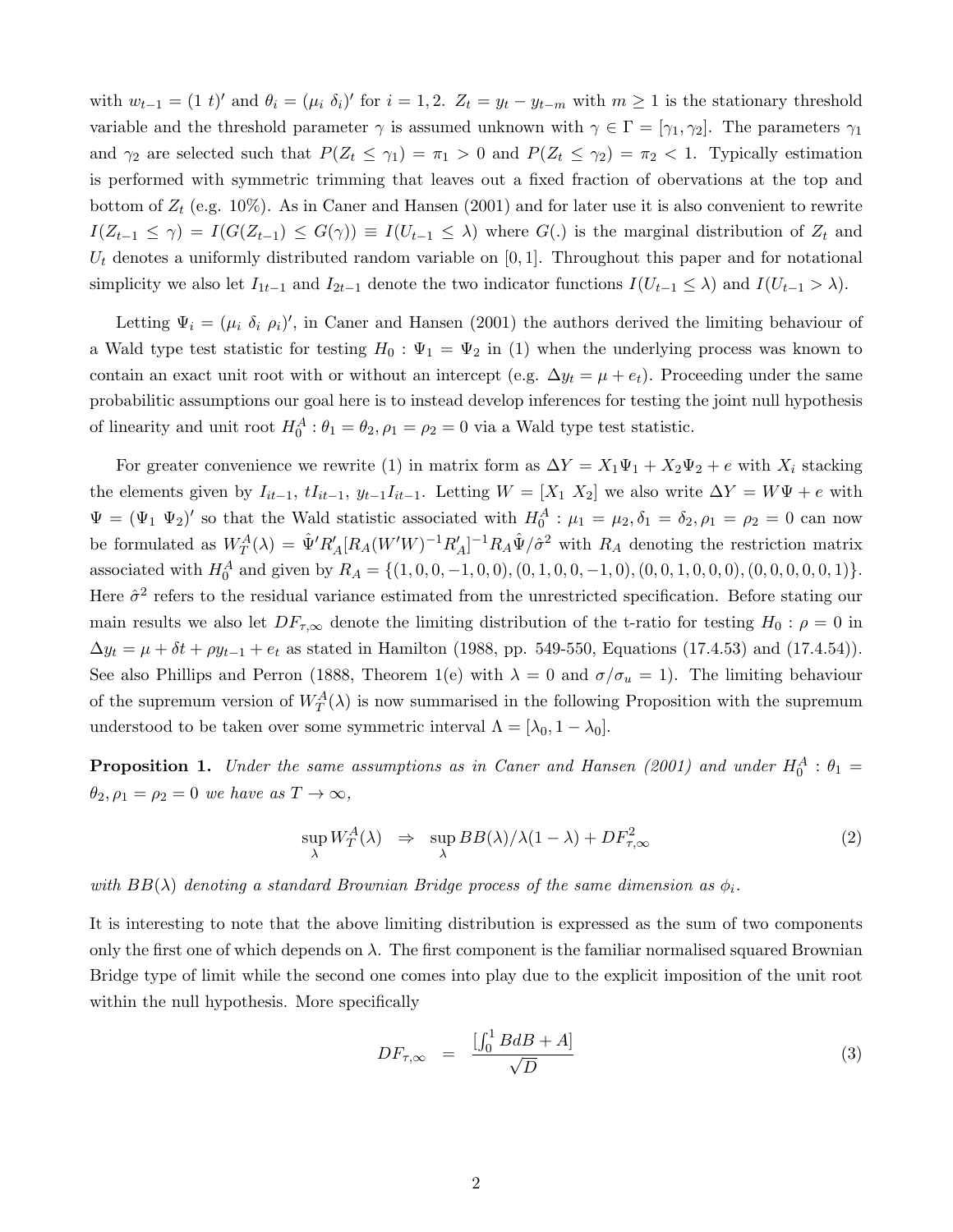with

$$
A = 12(\int rB - \frac{1}{2} \int B)(\int B - \frac{1}{2}B(1)) - B(1) \int B
$$
  

$$
D = \int B^2 - 12(\int rB)^2 + 12 \int B \int rB - 4(\int B)^2
$$
 (4)

and with B denoting a standard Brownian Motion associated with the *iid* process  $e_t$  as assumed in Caner and Hansen (2001). It is also important to highlight the fact that the above distribution is free of any nuisance parameters, an unusual occurrence in models with threshold variables. We expect that the above test will have nontrivial power against departures from linearity as well as the unit root null. Rejections occur when the magnitude of the test statistic is large. At this stage it is also interesting to contrast the above limit with the one that occurs within a similar setting but with structural break based regimes instead of thresholds in (1). In Pitarakis (2011) the author has investigated a similar null hypothesis within an ADF regression with a structural break and documented a limiting distribution composed also of two components one of which was again given by  $DF_{\tau,\infty}^2$  but with its first component being nonstandard and substantially different from the Brownian Bridge limit above. This highlights the fundamentally different asymptotics that results from alternative approaches of capturing regime change in models with unit roots.

For inference purposes Table 1 below presents various relevant quantiles of the distribution introduced in Proposition 1 across alternative magnitudes of  $\lambda_0$  the trimming parameter. The values have been obtained via standard simulations under a unit root DGP with  $NID(0, 1)$  errors and using  $T = 2000$ across  $N = 2000$  replications.

Table 1. Quantiles of the Limiting Distribution of  $SupWaldA$ 

| $\lambda_0$ 0.50 0.90 0.95 0.975 0.99                                                |  |  |
|--------------------------------------------------------------------------------------|--|--|
| $0.05\begin{array}{l cc} 13.74 & 20.77 & 23.34 & 25.41 & 28.77 \end{array}$          |  |  |
| $0.10\;\big \;13.14\quad 20.20\quad 22.77\quad 24.78\quad 27.89$                     |  |  |
| $0.15\begin{array}{l}\ 12.61\quad 19.61\quad 21.87\quad 24.18\quad 26.45\end{array}$ |  |  |

#### 3 Finite Sample Size and Local Power Considerations

We are initially interested in documenting the finite sample accuracy of our empirical quantiles presented in Table 1 by estimating the rejection ferquencies of the null hypothesis when the DGP is given by the null model specified as  $\Delta y_t = e_t$ . Note that setting  $\mu = 0$  is with no loss of generality here since the fitted model contains a trend component. Table 2 below presents our empirical size estimates across three sample sizes and using  $\lambda_0 = 0.10$  in the computation of the  $SupWaldA$  statistic. The frequencies refer to the number of times the calculated  $SupWaldA$  statistic exceeded the 24.78 cutoff.

Table 2. Empirical Size Estimates of  $SupWaldA$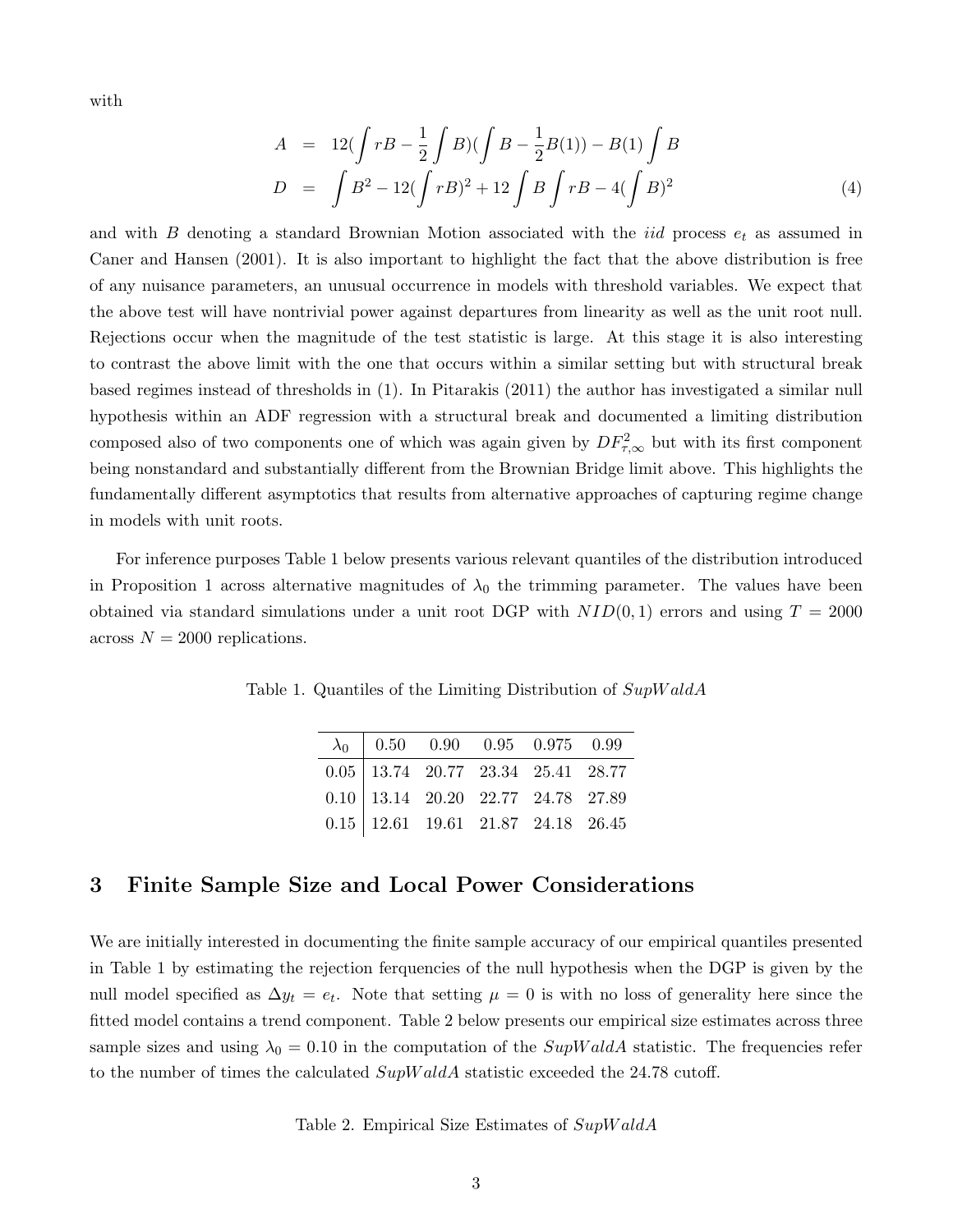| $Nominal \mid 2.5\% \quad 5.0\% \quad 10.0\%$   |  |  |
|-------------------------------------------------|--|--|
| $T = 200$   3.20 6.00 11.60                     |  |  |
| $T = 400$   3.10 5.10 10.50                     |  |  |
| $T=800\,$   $2.40\,$ $\,$ $4.25\,$ $\,$ $10.25$ |  |  |

The above size figures suggest a reasonably good finite sample accuracy of the limiting distribution as approximated in Table 1. The test displays a slight tendency to overreject under a 2.5% nominal size but is otherwise accurate across all scenarios.

Next, we are interested in assessing the ability of our  $SupWaldA$  statistic to detect deviations from  $H_0^A: \theta_1 = \theta_2, \rho_1 = \rho_2 = 0$  by focusing solely on local departures from the unit root null. More specifically we are interested in scenarios whereby  $\rho_1 = \rho_2 = c/T$  for  $c < 0$  while the parameters associated with the deterministic components are kept time invariant. This scenario corresponds to a linear local to unit root model. Letting  $DF_{\tau,\infty}(c)$  denote the limiting distribution of the t ratio for testing  $\rho = 0$  in  $\Delta y_t = \mu + \delta t + \rho y_{t-1} + e_t$  when  $\Delta y_t = (c/T)y_{t-1} + e_t$  and whose expression is given under Theorem 3(d) in Phillips and Perron (1988, p. 342) we have the following result.

**Proposition 2.** Under the same assumptions as in Caner and Hansen (2001),  $\theta_1 = \theta_2$ ,  $\rho_1 = \rho_2 = c/T$ and as  $T \to \infty$  we have  $\sup_{\lambda} W_T^A(\lambda) \Rightarrow \sup_{\lambda} BB(\lambda)/\lambda(1-\lambda) + DF_{\tau,\infty}(c)^2$ .

The above result illustrates the local power properties of our test statistic under linearity but with a local to unit root process. It is interesting to note that the first component of the limiting distribution remains unaffected by whether  $\rho_1 = \rho_2 = 0$  or  $\rho_1 = \rho_2 = c/T$ . Interestingly, it also follows from the above that under the null hypothesis of linearity  $H_0: \Psi_1 = \Psi_2$  investigated in Caner and Hansen (2001) but with  $\rho_1 = \rho_2 = c/T$  in the background instead of  $\rho_1 = \rho_2 = 0$  the same limiting distribution as when  $\rho_1 = \rho_2 = 0$  holds. This is not a shortcoming per se since the goal of testing  $H_0: \Psi_1 = \Psi_2$  is testing the null of linearity which is satisfied when  $\theta_1 = \theta_2$ ,  $\rho_1 = \rho_2 = c/T$ .

Next, we perform a series of simulations to estimate the finite sample based empirical power properties of our test. Our power experiments are geared towards uncovering departures from the linear unit root  $\rho_1 = \rho_2 = 0$  while maintaining  $\theta_1 = \theta_2$ . Our first DGP is given by  $\Delta y_t = \mu + (c/T)y_{t-1} + e_t$  and with no loss of generality we again set  $\mu = 0$ . Our experiments are ran using  $T = 200$  for  $c = -1, -5, -10, -15, -20$ . We use a 2.5% nominal significance level throughout and our rejection frequencies are evaluated using the corresponding cutoff in Table 1 (i.e. we set  $\lambda_0 = 0.10$  and use 24.78 as our critical value). Results are displayed in Table 3 below.

Table 3. Power Properties of SupW aldA

|                                                                | c   $-1$ $-10$ $-15$ $-20$ $-25$ $-30$ $-35$ $-40$ $-50$ |  |  |  |  |
|----------------------------------------------------------------|----------------------------------------------------------|--|--|--|--|
| $T = 200$ 3.30 10.60 19.10 32.70 52.10 69.50 84.60 93.50 99.50 |                                                          |  |  |  |  |

Clearly power increases towards one as we move away from the unit root but is typically low for values of c up to around -30 which corresponds to an autoregressive parameter of 0.85. Beyond such magnitudes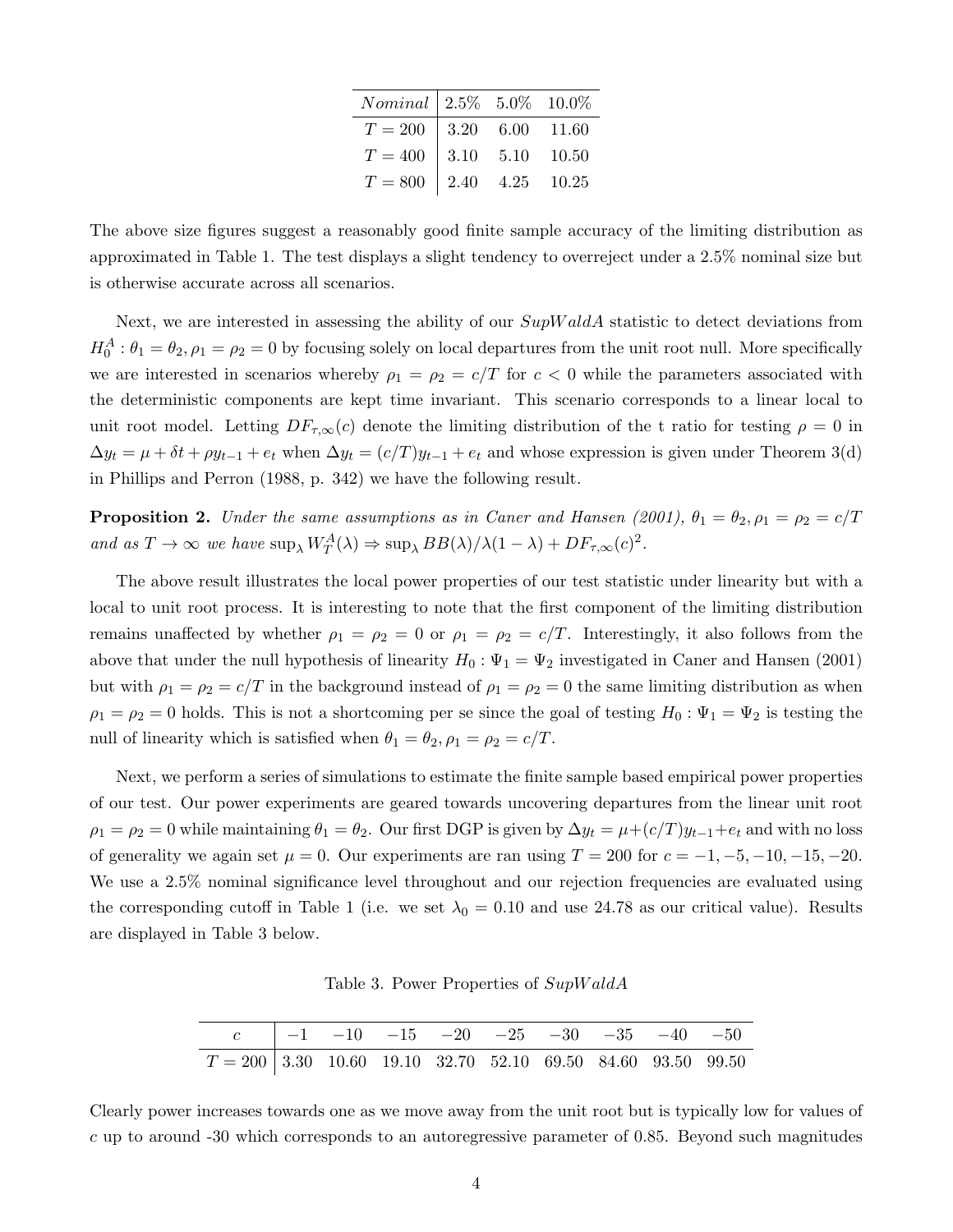power is in the region of 90% and quickly reaches 100%. This is very much in line with the the power properties of traditional unit root tests (see for instance Table 1 in Phillips and Perron (1988)). Naturally the power of our test would be substantially stronger if we also considered departures from the null associated with the deterministic components (i.e. departures from linearity).

It is also interesting to explore the behaviour of  $SupWaldA$  when deviations occur in one direction from the null in the sense  $(\rho_1, \rho_2) = (0, c/T)$  or  $(\rho_1, \rho_2) = (c/T, 0)$ . For this purpose we use  $\Delta y_{t-1}$ as our threshold variable and set  $\gamma = 0$  as the corresponding true threshold parameter i.e.  $\Delta y_t =$  $(c/T)y_{t-1}I(\Delta y_{t-1} > 0) + e_t$  (case (i) say) while in the second scenario  $\Delta y_t = (c/T)y_{t-1}I(\Delta y_{t-1} < 0) + e_t$ (case (ii)). Empirical rejection frequencies are displayed in Table 3 below.

Table 4. Further Power Properties of  $SupWaldA$ 

|  | $c \mid -1$ $-10$ $-15$ $-20$ $-25$ $-30$ $-35$ $-40$ $-50$ |  |  |  |  |
|--|-------------------------------------------------------------|--|--|--|--|
|  | $(i)$ 3.70 9.40 16.60 27.30 40.10 55.80 69.40 81.00 94.10   |  |  |  |  |
|  | $(ii)$ 3.90 10.60 18.90 29.80 41.70 58.40 73.10 82.90 96.00 |  |  |  |  |

The above magnitudes are very much similar to the power estimates obtained in Table 3. Under both scenarios power converges to 1 allbeit slowly when one of the parameters remains very close to the unit root border. The test properties also appear to be unaffected by whether the exact unit root is present in the first regime or the second one.

## 4 Conclusions & Extensions

In this paper we have proposed a test of the joint null of linearity and a unit root within a TAR(1) model with deterministic components. A Wald type test statistic for testing this joint hypothesis was shown to have a convenient limiting formulation that is nonstandard but free of nuisance parameters and easily tabulated. A power analysis has subsequently showed that our test displays reasonably good power in finite samples similar in magnitude to the commly encountered frequencies in the traditional unit root literature.

One obvious limitation of our approach is our focus on a first order autoregression which rules out the inclusion of lagged dependent variables. This would be important for instance if we suspect serial correlation in the  $e'_t s$  and wish to correct for it via the inclusion of lagged dependent regressors as it is the norm in the ADF test literature. It is beyond the scope of this paper to generalise our hypotheses to also include restrictions on the parameters of any additional stationary regressor(s). However it is straightforward to establish that our results continue to hold if our model in (1) is augmented with lagged dependent regressors *provided that* their associated parameters are assumed to be time invariant as for instance in

$$
\Delta y_t = (\theta'_1 w_{t-1} + \rho_1 y_{t-1}) I(Z_{t-1} \le \gamma) + (\theta'_2 w_{t-1} + \rho_2 y_{t-1}) I(Z_{t-1} > \gamma) + \sum_{j=1}^k \psi_j \Delta y_{t-j} + \tilde{e}_t.
$$
 (5)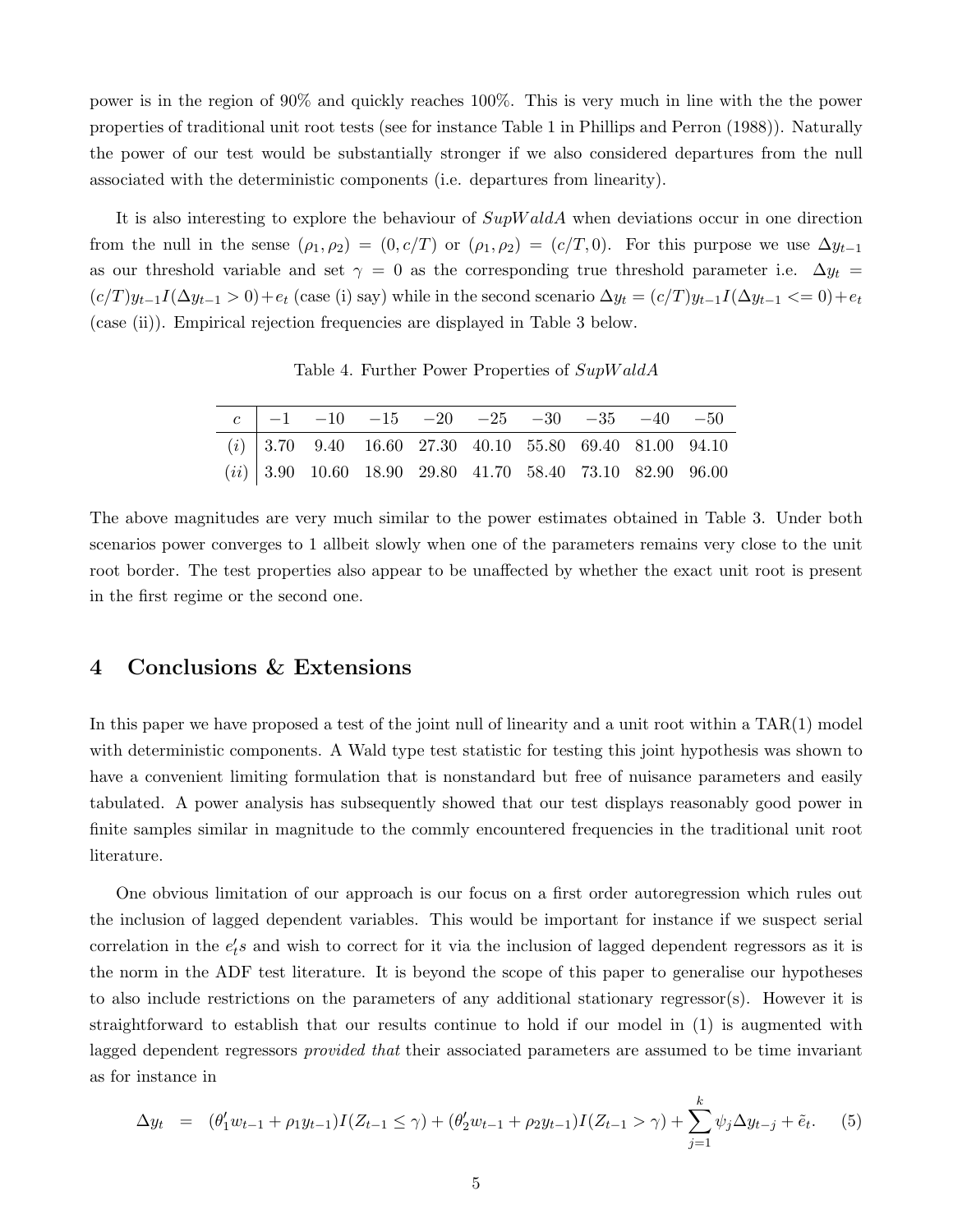and are also excluded from our earlier restriction matrices. The above provides a simple way of using our results when the iid assumption is believed to be unsuitable. Interestingly (5) is different from the setting considered in Caner and Hansen (2002) who allowed the  $\psi_i's$  to also be regime specific and included the restrictions  $\psi_{1i} = \psi_{2i}$  within their null hypothesis. In such an instance our results in Proposition 1 would no longer be valid and a new distributional theory would need to be developed.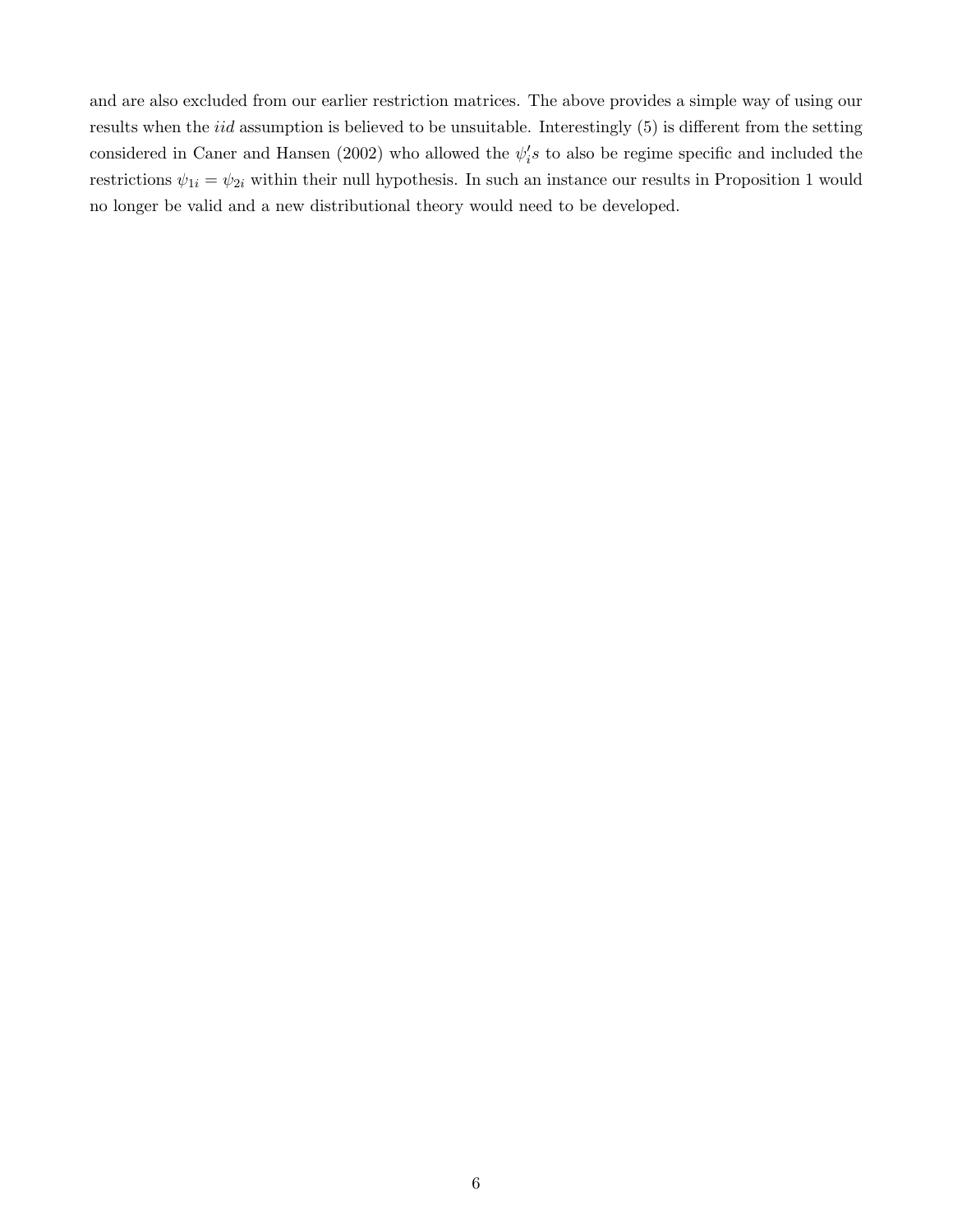#### REFERENCES

Andrews, D. W. K. (1993). Tests for Parameter Instability and Structural Change with Unknown Change Point," Econometrica, 61, 821-856.

Caner, M., AND B. E. Hansen (2001). Threshold Autoregression with a Unit Root. Econometrica, 69, 1555-1596.

Hamilton, J. D. (1994). Time Series Analysis. Princeton University Press.

Hansen, B. E., (2011). Threshold Autoregression in Economics. Statistics and its Interface, 4, 123-127.

Phillips, P. C. B. (1987). Time Series Regression with a Unit Root. Econometrica, 55, 277-302.

Phillips, P. C. B. and P. Perron (1988). Testing for a Unit Root in Time Series Regression. Biometrika, 75, 335-346.

Pitarakis, J. (2008). Threshold Autoregressions with a unit root: Comment. Econometrica, Vol. 76, pp. 1207-1217.

Pitarakis, J. (2011). Joint Detection of Structural Change and Nonstationarity in Autoregressions. Discussion Papers in Economics and Econometrics No. 1102, University of Southampton. http://mpra.ub.unimuenchen.de/29189/

Tong, H. (2011). Threshold models in time-series analysis 30 years on. Statistics and Its Interface, 4, 107-136.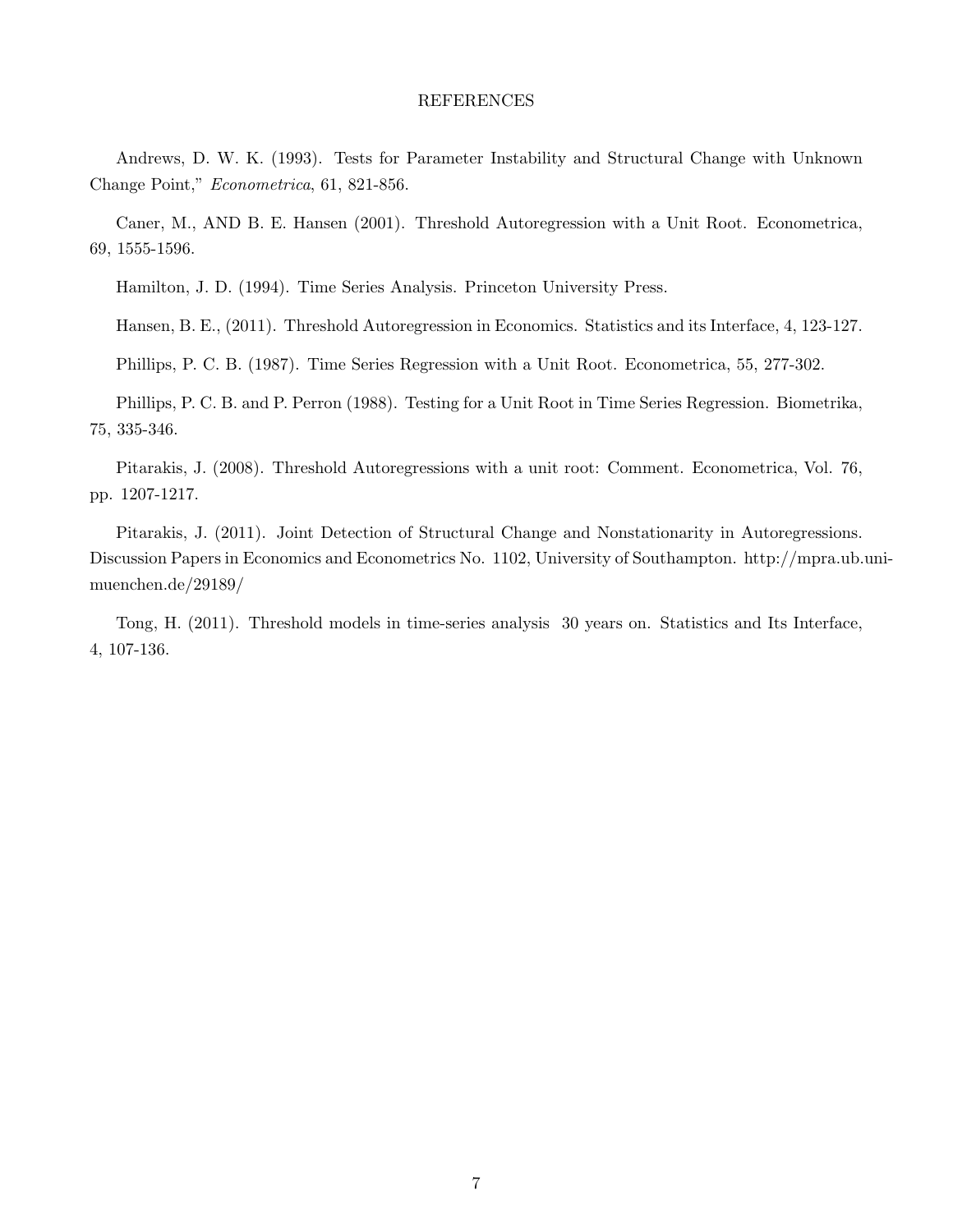#### APPENDIX

PROOF OF PROPOSITION 1: With  $D_T = diag(\sqrt{T}, T^{3/2}, T)$  we can write

$$
D_T^{-1} X_1' X_1 D_T^{-1} = \begin{pmatrix} \frac{\sum I_{1t-1}}{T} & \frac{\sum tI_{1t-1}}{T^2} & \frac{\sum y_{t-1}I_{1t-1}}{T^{3/2}}\\ \frac{\sum tI_{1t-1}}{T^2} & \frac{\sum t^2I_{1t-1}}{T^3} & \frac{\sum y_{t-1}tI_{1t-1}}{T^2} \\ \frac{\sum y_{t-1}I_{1t-1}}{T^{3/2}} & \frac{\sum y_{t-1}tI_{1t-1}}{T^2} & \frac{\sum y_{t-1}^2I_{1t-1}}{T^2} \end{pmatrix}
$$
(6)

from which we obtain the following weak convergence results

$$
D_T^{-1} X_1' X_1 D_T^{-1} \Rightarrow \begin{pmatrix} \lambda & \frac{1}{2}\lambda & \lambda \int_0^1 B(r) dr \\ \frac{1}{2}\lambda & \frac{1}{3}\lambda & \lambda \int_0^1 rB(r) \\ \lambda \int_0^1 B(r) & \lambda \int_0^1 rB(r) & \lambda \int_0^1 B^2(r) \end{pmatrix} \equiv \lambda \int_0^1 \overline{B}(r) \overline{B}(r) \tag{7}
$$

with  $\overline{B}(r) = (1, r, B(r))$ . The above follows from Theorem 3 in Caner and Hansen (2001) and Lemma 3.1 in Phillips (1988). Proceeding similarly for  $D_T^{-1}X_2'X_2D_T^{-1}$  it is also straightforward to obtain

$$
D_T^{-1} X_2' X_2 D_T^{-1} \Rightarrow (1 - \lambda) \int_0^1 \overline{B}(r) \overline{B}(r)'
$$
\n(8)

and

$$
D_T^{-1}X'XD_T^{-1} \quad \Rightarrow \quad \int_0^1 \overline{B}(r)\overline{B}(r)'
$$
\n
$$
(9)
$$

with  $X = X_1 + X_2$  stacking the regressors associated with the linear specification. We next focus on the limiting behaviour of  $D_T^{-1}X'u$  and  $D_T^{-1}X'_1u$ . Looking at each component separately, setting  $\sigma_e^2 = 1$  for simplicity and no loss of generality and using Theorem 2 in Caner and Hansen (2001), we have

$$
D_T^{-1}X_1'e = \begin{pmatrix} \frac{\sum I_{1t-1}e_t}{\sqrt{T}}\\ \frac{\sum tI_{1t-1}e_t}{T^{3/2}}\\ \frac{\sum y_{t-1}I_{1t-1}e_t}{T} \end{pmatrix} \Rightarrow \begin{pmatrix} B(\lambda)\\ \int_0^1 r dB(r,\lambda)\\ \int_0^1 B(r)dB(r,\lambda) \end{pmatrix}
$$
(10)

and

$$
D_T^{-1}X'e = \begin{pmatrix} \frac{\sum e_t}{\sqrt{T}} \\ \frac{\sum te_t}{T^{3/2}} \\ \frac{\sum y_{t-1}e_t}{T} \end{pmatrix} \Rightarrow \begin{pmatrix} B(1) \\ \int_0^1 r dB(r, 1) \\ \int_0^1 B(r) dB(r, 1) \end{pmatrix}.
$$
 (11)

At this stage it is also very convenient to remark that the limiting behaviour of  $D_T^{-1}X_1'e - \lambda D_T^{-1}X'e$  can be reformulated as

$$
D_T^{-1}X_1'e - \lambda D_T^{-1}X'e \Rightarrow \int_0^1 \overline{B}(r)dG(r,\lambda)
$$
\n(12)

where  $G(r, \lambda) = B(r, \lambda) - \lambda B(r, 1)$  is known as a Kiefer process. We note that the random variable in (12) is mixed normal with variance  $\lambda(1-\lambda)$  due to the independence of  $G(r,\lambda)$  and  $\overline{B}(r)$  since  $E[G(r_1, \lambda_1)B(r_2, 1)]=0$  and both processes are Gaussian.